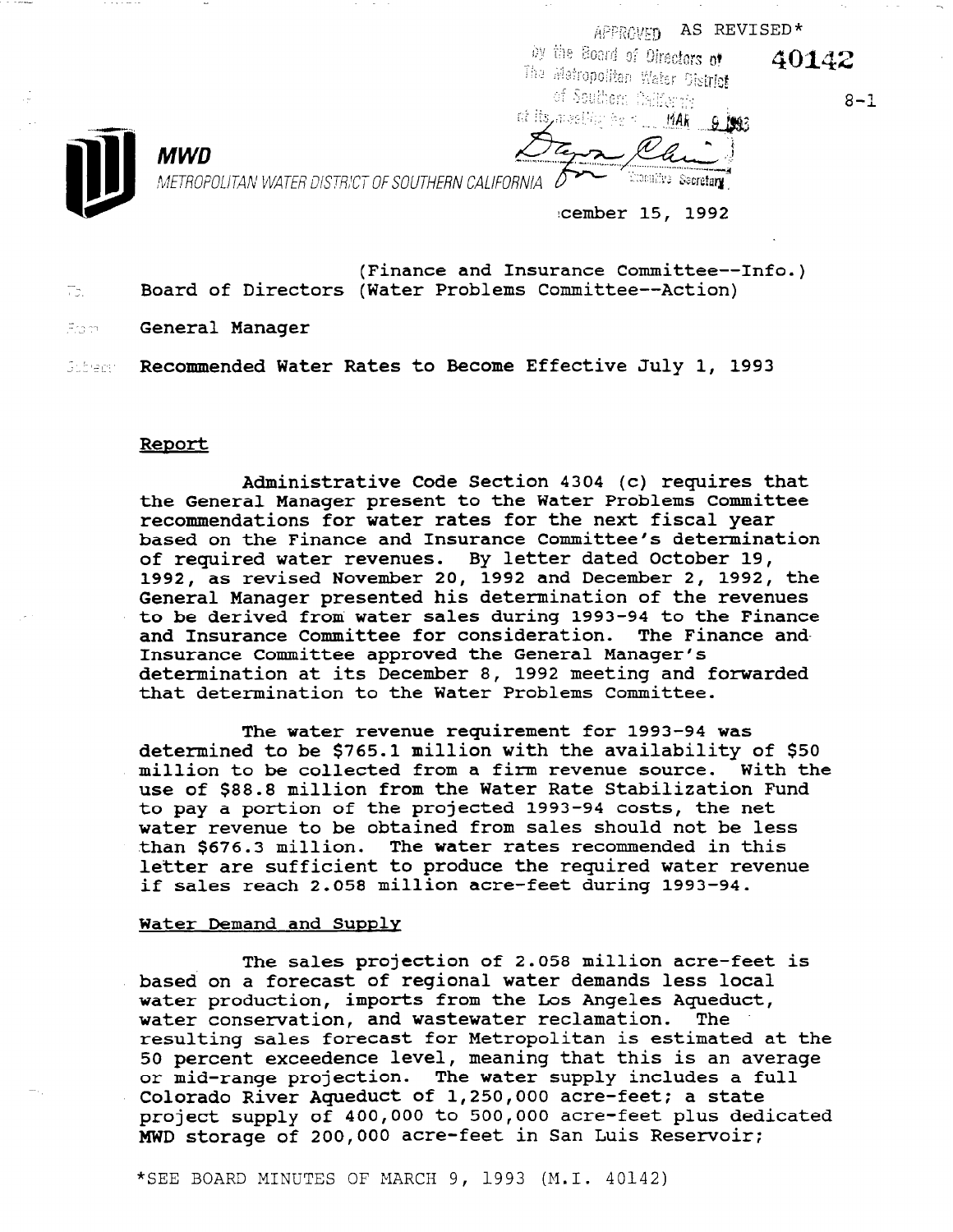## Board of Directors -2- December 15, 1992

and 100,000 to 200,000 acre-feet of Central Valley agricultural transfers, as necessary. If sales are lower or higher than 2.058 million acre-feet during 1993-94, reserve balances will be affected. Table 1 shows the effect on reserve balances of various levels of sales during 1993-94.

#### Water Rate Alternatives

In setting FY 93-94 rates, a choice must be made concerning the rate differential between non-interruptible service and seasonal storage service. In cost and revenue projections contained in earlier letters and reports, staff has maintained the existing differential of \$101 per acrefoot in order to create the least impact on the basic water rate. However, a number of member agencies have requested that the differential between seasonal storage and basic service be 'increased beyond the current level, to provide a stronger incentive for groundwater managers to invest in new recharge and production facilities. Last year, your Board increased the differential by \$9, from \$92 to \$101 per acrefoot. Some local managers are requesting a similar increase this year, from \$101 to \$110 per acre-foot. Accordingly, two alternate rate schedules are presented below for your Board's consideration, each capable of producing the sales revenue determined to be necessary by the Finance and Insurance Committee:

- -Alternate A would maintain the current differential of \$101 per acre-foot. Seasonal storage service would be increased by \$57 from \$168 to \$225 per acre-foot, while non-interruptible untreated service would also be increased by \$57, from \$269 to \$326 per acrefoot.
- -Alternate B would increase the differential to \$110 per acre-foot. Seasonal storage service would be increased by \$50 from \$168 to \$218 per acre-foot, while non-interruptible untreated water would be increased by \$59, from \$269 to \$328 per acre-foot.

Table 2 compares the rate schedule for FY 93-94 under Alternatives A and B. Table 3 compares FY 92-93 with FY 93-94 rates under Alternate A, while Table 4 compares FY 92-93 with FY 93-94 rates under Alternative B.

From a financial standpoint, either alternative will meet the District's revenue needs. From a resources meet the DIStrict's revenue needs. Trom a resources<br>mensencent standpoint, Alternative B would be the preferr manag<br>----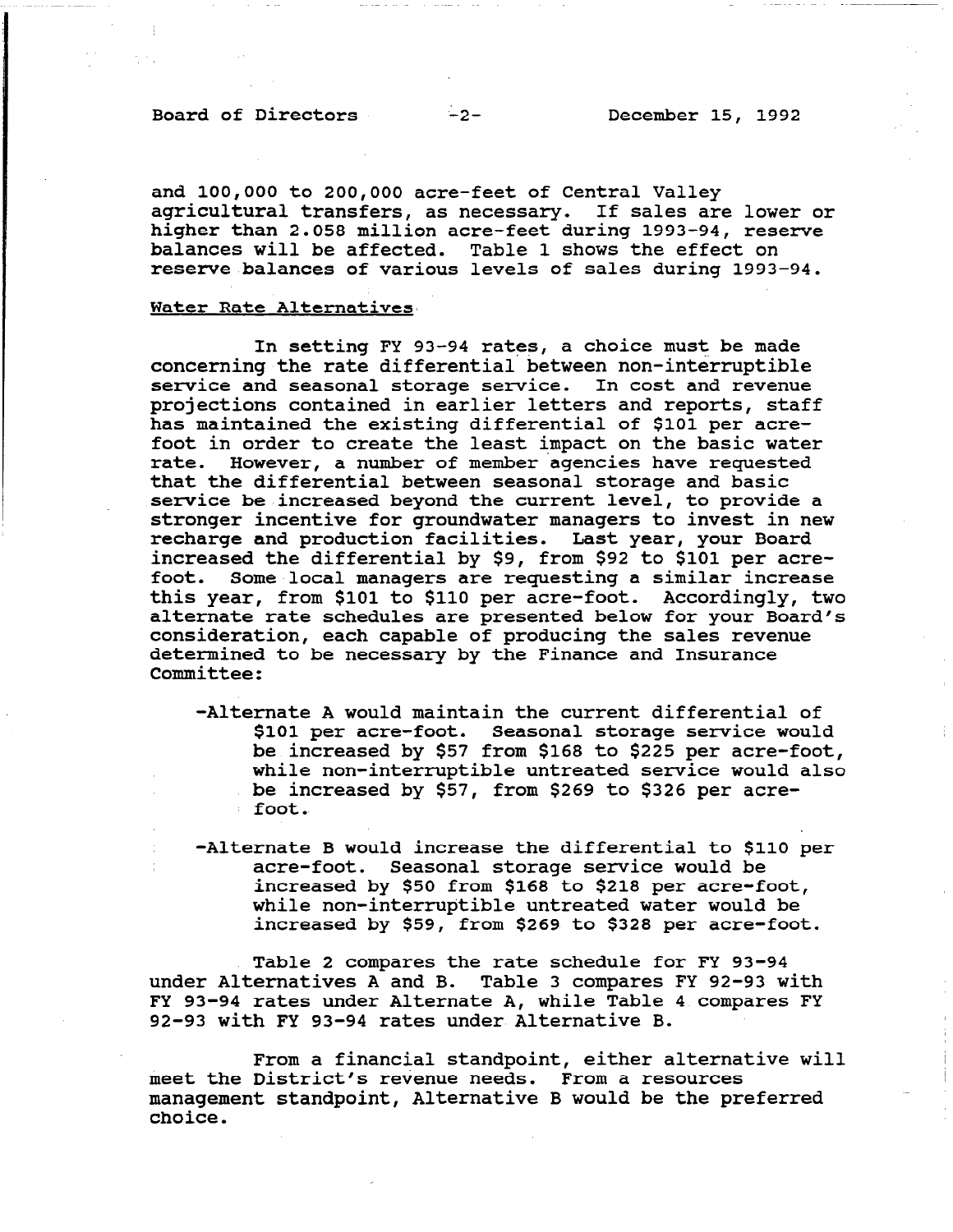Groundwater represents a potential source of additional water production in the event of continuing drought, or shortages caused by environmental law and administrative decisions. State project operating restrictions proposed by SWRCB Decision 1630 and the federal Endangered Species Act appear at this time to justify the increased economic incentive for groundwater investment under Alternative B.

#### Treatment Surcharae

Due to increasing capital and O&M costs of water treatment associated mainly with the expansions of the Jensen, Skinner, and Mills Filtration Plants, it will be necessary to increase the surcharge for water treatment by \$14 per acre-foot, from \$53 per acre-foot to \$67 per acrefoot. This assumes a treatment surcharge of \$45 per acrefoot for seasonal storage water. The projected increase in the treatment surcharge is consistent with the Board's policy that all costs pertaining to the treatment of water be recovered through the treatment surcharge.

#### Reclaimed and Emeraencv Rates

The reclaimed water rate will increase from \$84 per acre-foot to \$113 per acre-foot on April 1, 1993 as approved by your Board at its December 1992 meeting. The emergency water rate will continue to be triple the untreated noninterruptible rate.

#### Board Committee Assignments

This letter was referred to:

The Finance and Insurance Committee for information pursuant to its authority to determine revenues to be obtained through sales of water under Administrative Code Section 2441 (e).

The Water Problems Committee for action pursuant to its authority to determine the selling prices of water under Administrative Code Section 2481 (c).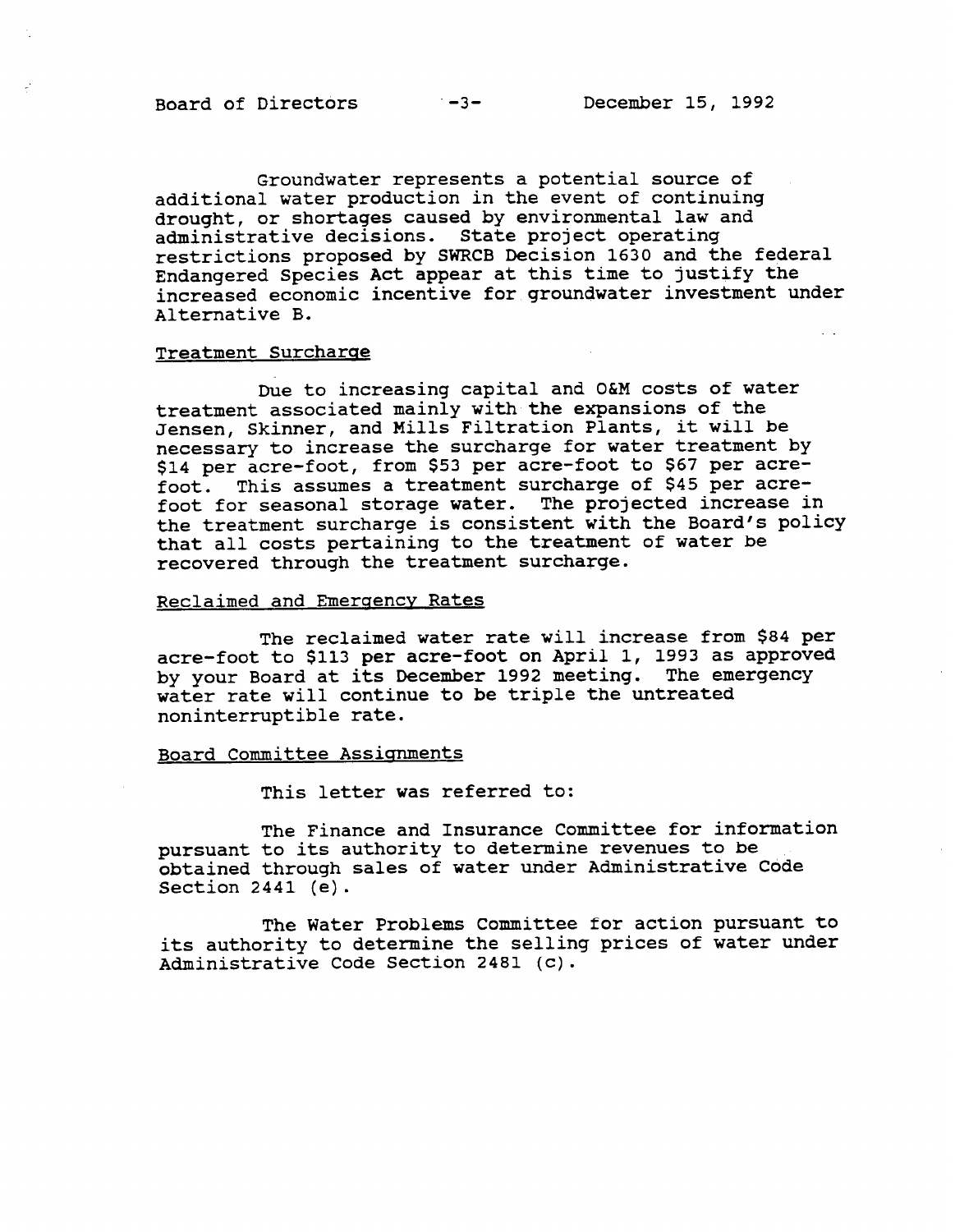### Recommendation

That the Water Problems Committee set a time for a meeting of the Committee at which interested parties may present their views regarding the General Manager's recommendation that the water rates for fiscal year 1993-94 be set by the Board according to Alternative B as follows:

| Class of Service                    | <u>Rates in Dollars per</u><br>Acre-Foot |
|-------------------------------------|------------------------------------------|
| たいこうしゅう<br>Noninterruptible         |                                          |
| Untreated                           | 328                                      |
| Treated                             | 395                                      |
| Emergency Water                     |                                          |
| Untreated                           | 984                                      |
| Treated                             | 1,051                                    |
| Reclaimed Water<br>Seasonal Storage | $113 *$                                  |
| Untreated                           | -218                                     |
| Treated                             | 263                                      |
|                                     |                                          |

\* Rate approved on December 8, 1992, to be effective Rate approved

KRN:jg  $\mathbf{K}\mathbf{K}\mathbf{N}$ : 19 P:\linda\rate9394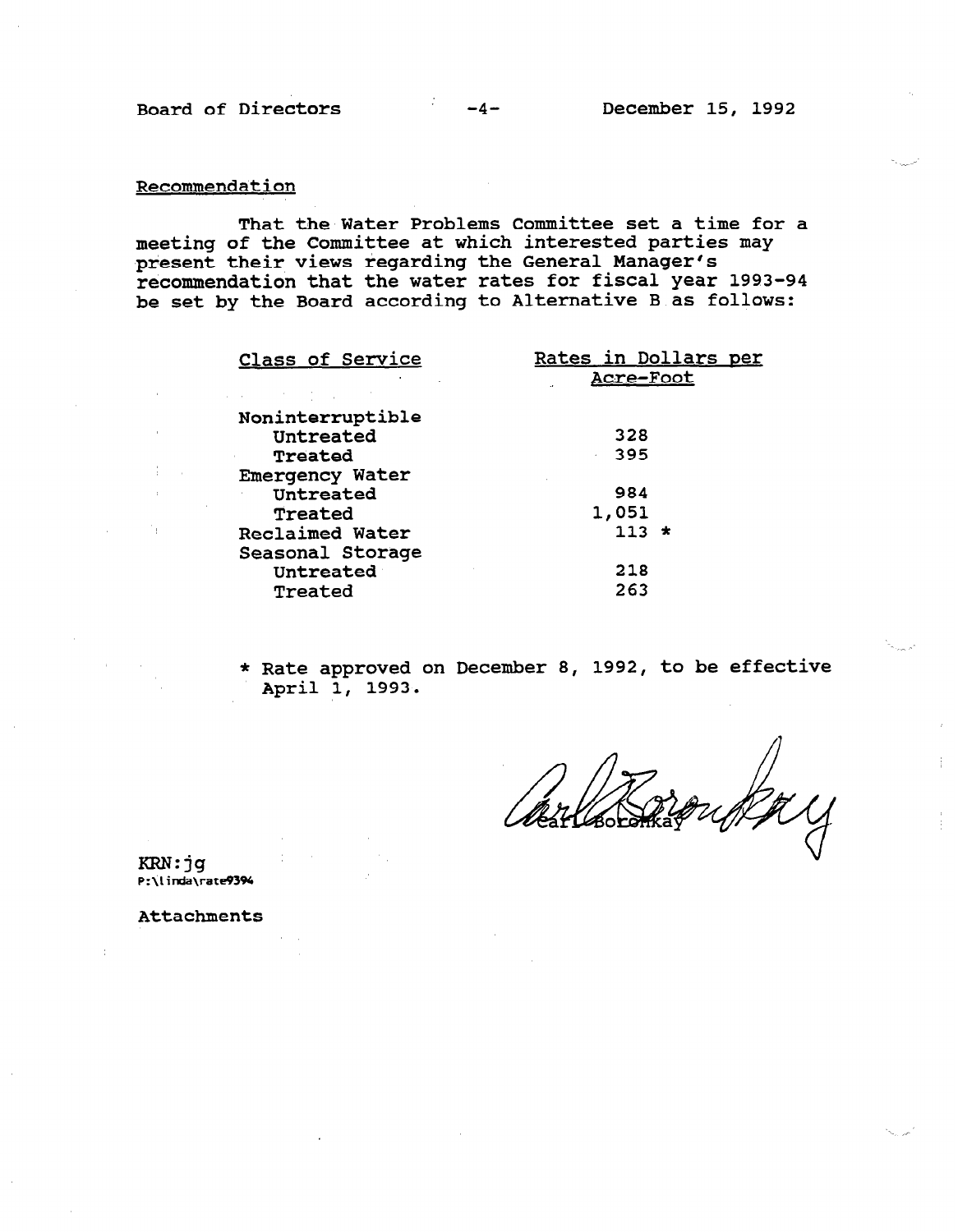40142

 $\sim 10$ 

 $\sim 10^{-11}$  $\sim 10^{-11}$ 

 $\sim 10^7$ 

### TABLE 1

### IMPACT OF VARIOUS SALES PROJECTIONS ON RESERVE BALANCES FISCAL YEAR 1993-94

| <u>Sales in MAF</u>      | Adjustment *<br>in Reserves |
|--------------------------|-----------------------------|
| (狂いみと)すれ しょうと<br>1.7 MAF | ( \$117.7 M)                |
| 1.8 MAF                  | (584.8 M)                   |
| 1.9 MAF                  | (5 51.9 M)                  |
| $2.058$ MAF $(1)$        | $-0-$                       |
| $2.1$ MAF                | $$13.9$ M                   |
| 2.2 MAF                  | \$46.6M                     |
| $2.3$ MAF                | \$79.7 M                    |

\* Assumes noninterruptible untreated rate increase of \$59 per acre-foot. The seasonal storage rate is per correction and the control of \$110 per acre-fo from the noninterruptible untreated rate.

(1) Sales assumption used in this letter.

 $\mathcal{L}^{\mathcal{A}}$ 

 $\mathcal{L}$ 

÷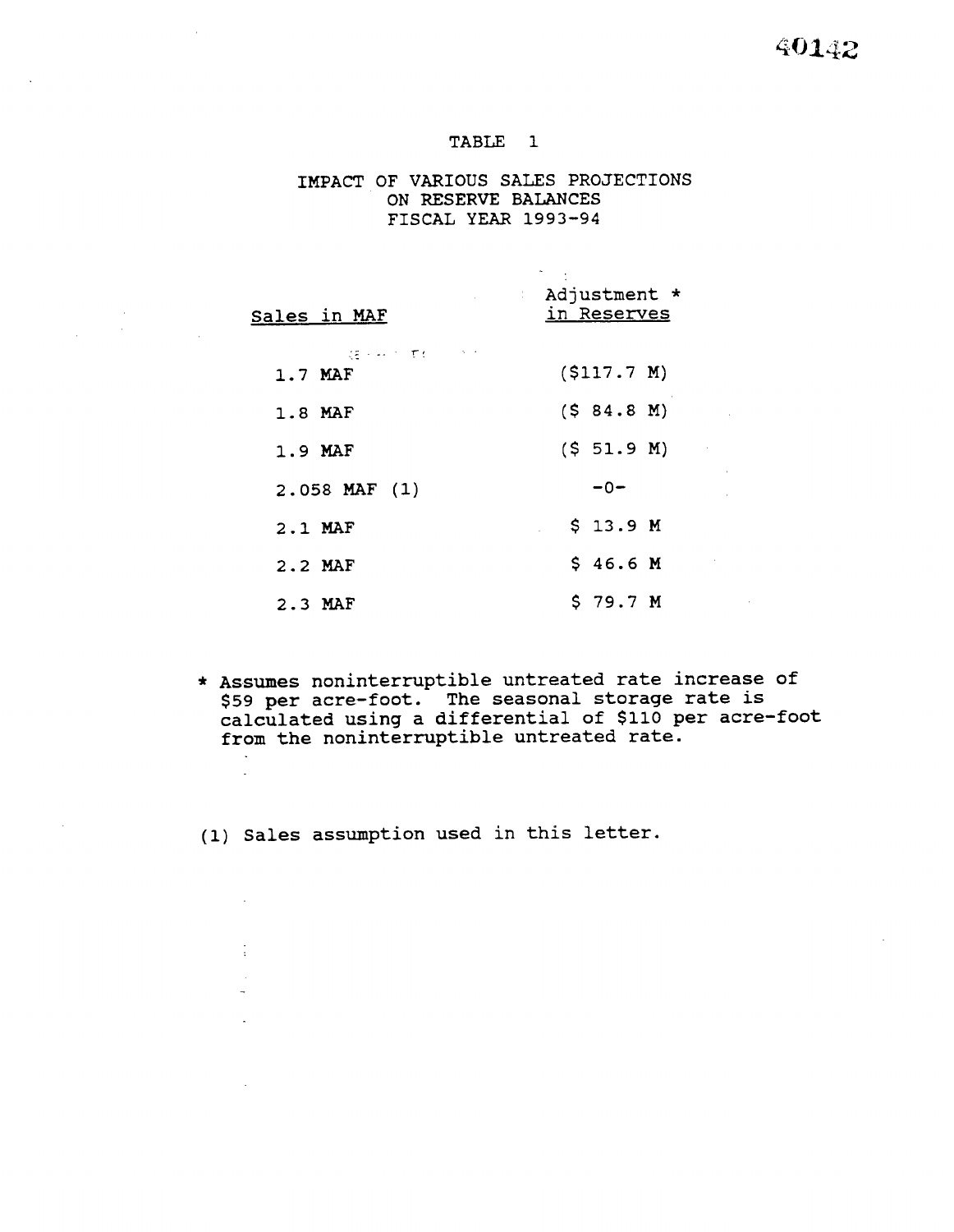# 40142

### TABLE 2

 $\label{eq:2} \frac{1}{\sqrt{2\pi\sigma^2\epsilon}}\leq \frac{1}{\sqrt{2\pi\epsilon}}\frac{1}{\sqrt{2\pi\epsilon}}.$ 

 $\frac{1}{\epsilon}$ 

ţ.

 $\bar{z}$ 

 $\sim$ 

# ALTERNATIVE WATER RATES FOR 1993-94

 $\sim$  4.

| <b>STATE STATE</b>                       | Alternative A<br>\$101/AF Seasonal<br>Storage Differential<br>ろちれた パンティー                                      | Alternative B<br>and the company | \$110/AF Seasonal<br>Storage Differential |
|------------------------------------------|---------------------------------------------------------------------------------------------------------------|----------------------------------|-------------------------------------------|
| Noninterruptible                         |                                                                                                               |                                  |                                           |
| <b>Untreated</b>                         | 326                                                                                                           | 328                              |                                           |
| <b>Treated Treated</b>                   | 392                                                                                                           | 395                              |                                           |
| Emergency Water<br>Untreated<br>Treated  | $\label{eq:2.1} \mathcal{L}(\mathcal{L}) = \mathcal{L}(\mathcal{L}) \mathcal{L}(\mathcal{L})$<br>978<br>1,044 | 984<br>1,051                     |                                           |
| Reclaimed Water                          | $113 *$                                                                                                       | $113 *$                          |                                           |
| Seasonal Storage<br>Untreated<br>Treated | 225<br>273                                                                                                    | 218<br>263                       |                                           |

 $\sim$   $\sim$ 

 $\mathbf{r}$ 

 $\overline{r}$   $\overline{r}$   $\overline{r}$   $\overline{r}$   $\overline{r}$   $\overline{r}$   $\overline{r}$   $\overline{r}$   $\overline{r}$   $\overline{r}$   $\overline{r}$   $\overline{r}$   $\overline{r}$   $\overline{r}$   $\overline{r}$   $\overline{r}$   $\overline{r}$   $\overline{r}$   $\overline{r}$   $\overline{r}$   $\overline{r}$   $\overline{r}$   $\overline{r}$   $\overline{r}$   $\overline{$ kate approved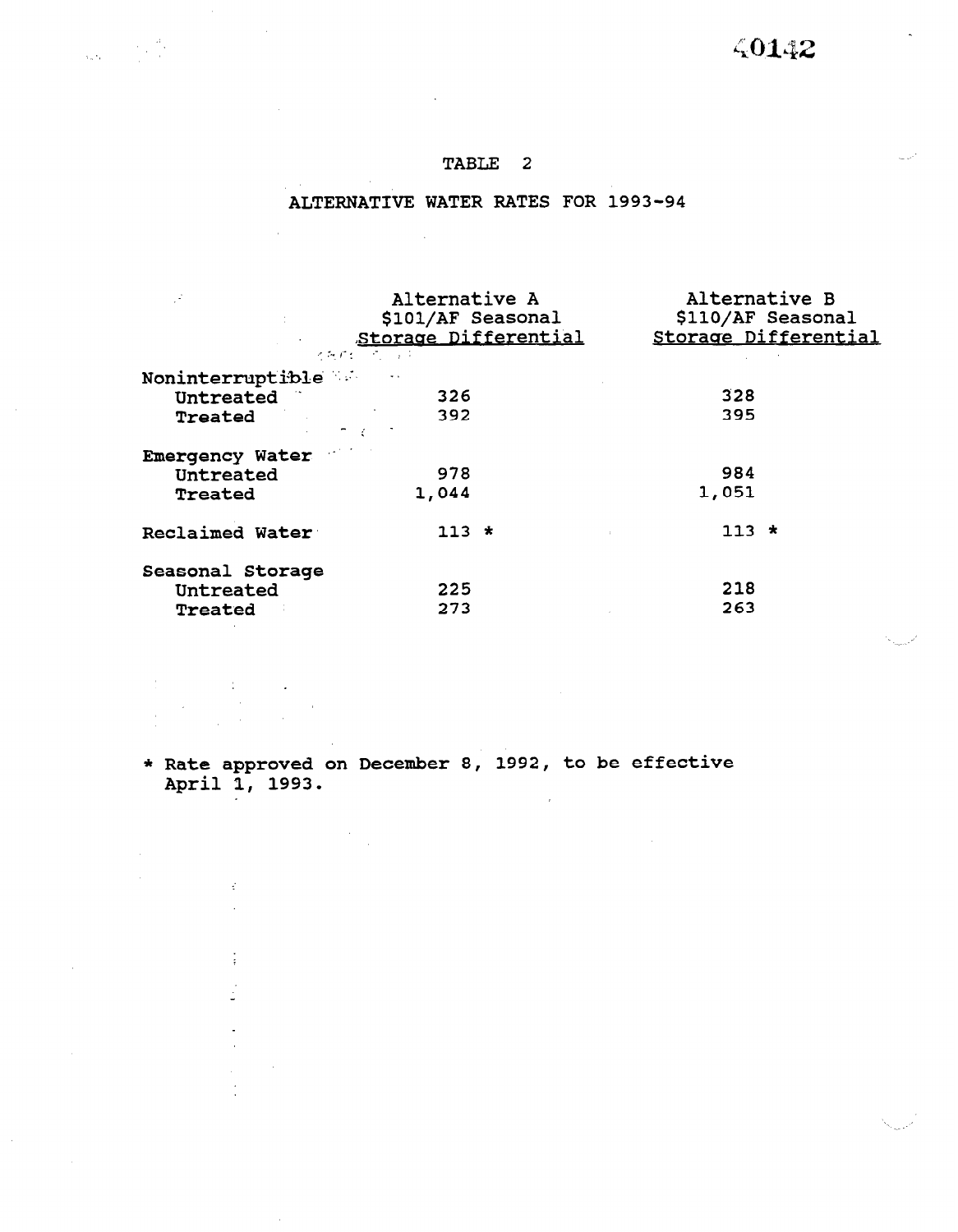40142

### TABLE 3

 $\sim 10^{-1}$ 

 $\alpha$  .

 $\sim 10$ 

 $\sim 4^{\circ}$ 

 $\mathcal{A}^{\mathcal{A}}$ 

COMPARISON OF WATER RATES UNDER ALTERNATIVE A 1992-93 vs. 1993-94 (Rates in \$ Per Acre-Foot)

|                  | Current | Alternative A | Difference |
|------------------|---------|---------------|------------|
| Noninterruptible |         |               |            |
| Untreated        | 269     | 326           | 57         |
| Treated          | 322     | 392           | 70         |
| Emergency Water  |         |               |            |
| Untreated        | 807     | 978           | 171        |
| Treated          | 860     | 1,044         | 184        |
| Reclaimed Water  | 84      | $113 \times$  | 29         |
| Seasonal Storage |         |               |            |
| Untreated        | 168     | 225           | 57         |
| Treated          | 203     | 273           | 70         |
|                  |         |               |            |

 $\mathcal{R}^{\text{max}}(\mathcal{R}^{\text{max}})$  approved on December 8, 1992, to be effectively december 8, 1992, to be effectively decreased Rate approved